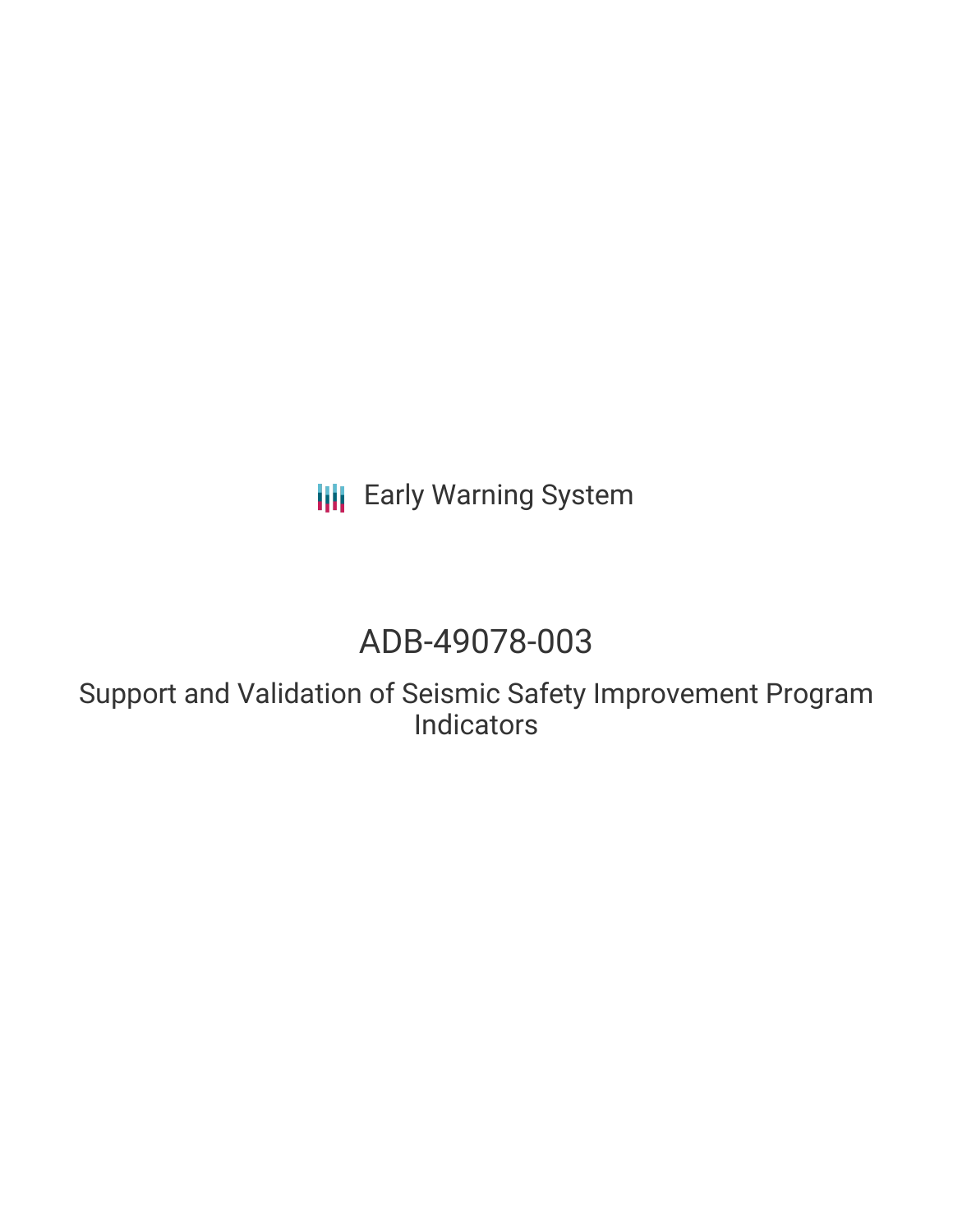

### Early Warning System Support and Validation of Seismic Safety Improvement Program Indicators

#### **Quick Facts**

| <b>Countries</b>               | Armenia                      |
|--------------------------------|------------------------------|
| <b>Financial Institutions</b>  | Asian Development Bank (ADB) |
| <b>Status</b>                  | Approved                     |
| <b>Bank Risk Rating</b>        | U                            |
| <b>Voting Date</b>             | 2018-11-16                   |
| <b>Borrower</b>                | Government of Armenia        |
| <b>Sectors</b>                 | <b>Water and Sanitation</b>  |
| <b>Investment Type(s)</b>      | <b>Advisory Services</b>     |
| <b>Investment Amount (USD)</b> | $$0.50$ million              |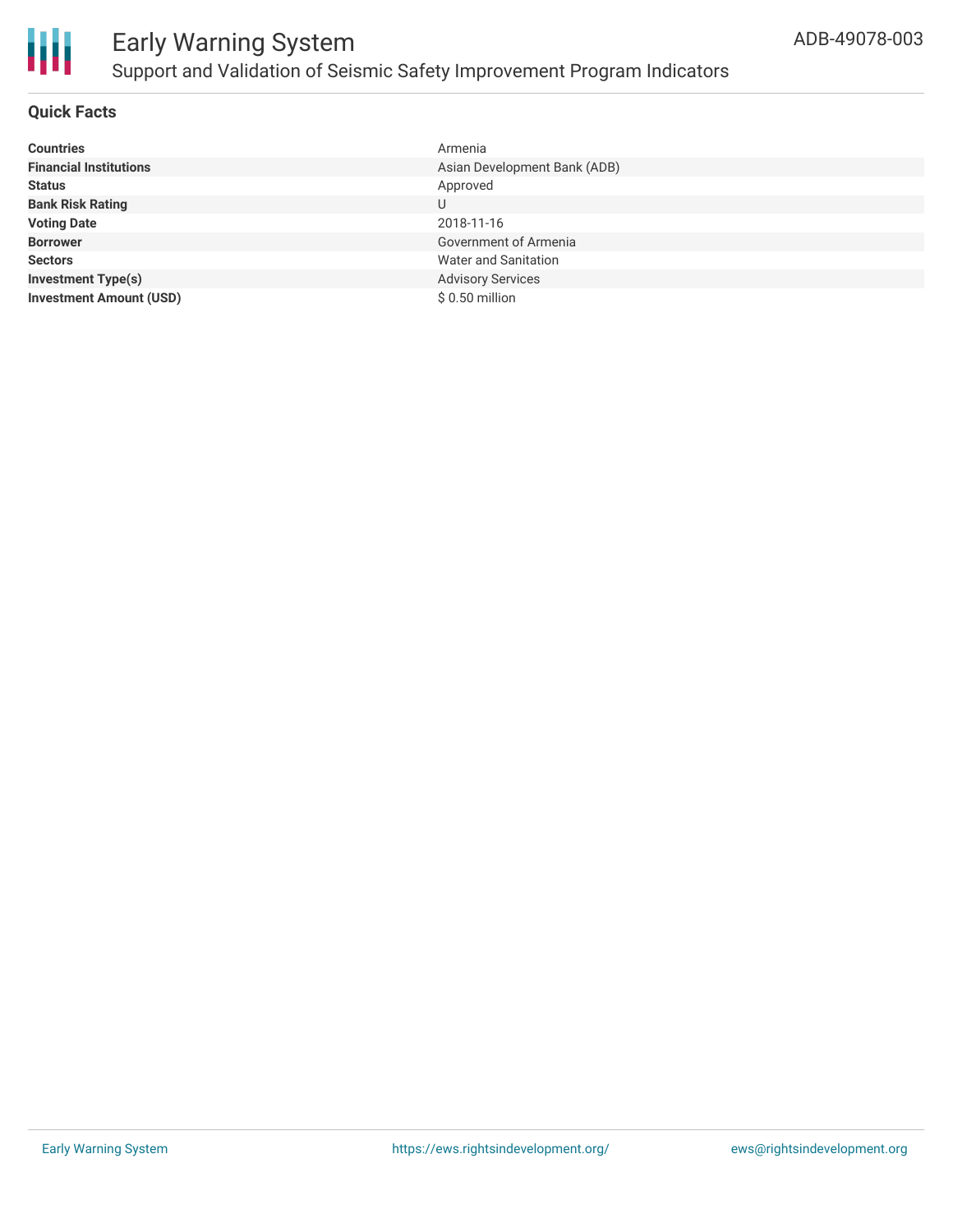

#### **Project Description**

According to ADB website, the TA aims to support implementation of the Seismic Safety Improvement Program (SSIP), the first results-based lending program (RBL program) in the country. SSIP with an amount of \$88.5 million was approved on 22 September 2015. The loan closing date originally was 31 May 2021 and was extended to 31 May 2024 due to start up delays and budget consolidation. The executing agency (EA) is the Ministry of Territorial Administration and Development (MTAD) and the implementing agency (IA) is the Armenian Territorial Development Fund (ATDF). The RBL program supports the implementation of the National Strategy for Disaster Risk Reduction by (i) improving school seismic safety to reduce casualties and damages in schools during earthquakes, and (ii) enabling better use of school buildings as shelters for the general public and as focal points for emergency response after earthquakes.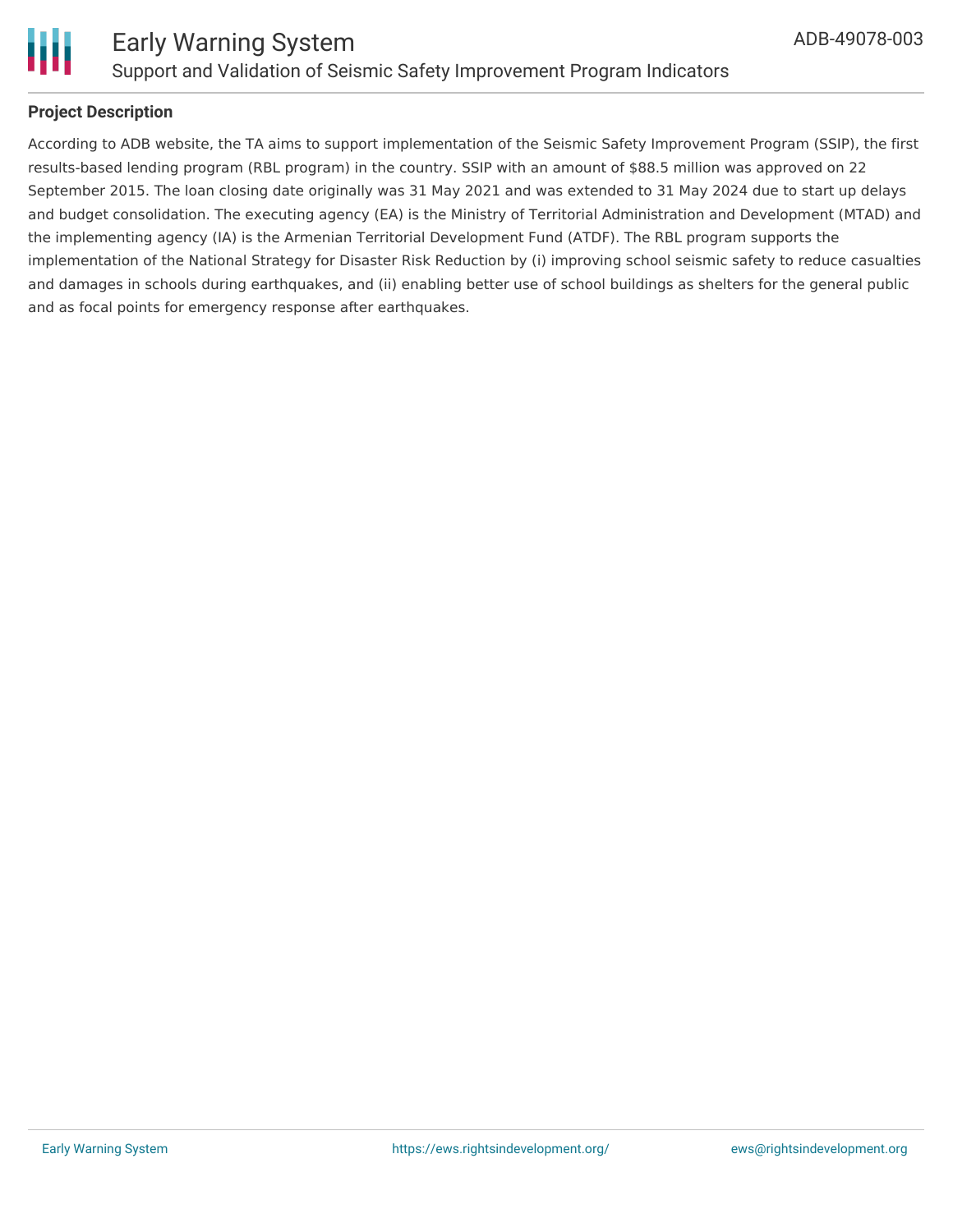

### Early Warning System Support and Validation of Seismic Safety Improvement Program Indicators

#### **Investment Description**

Asian Development Bank (ADB)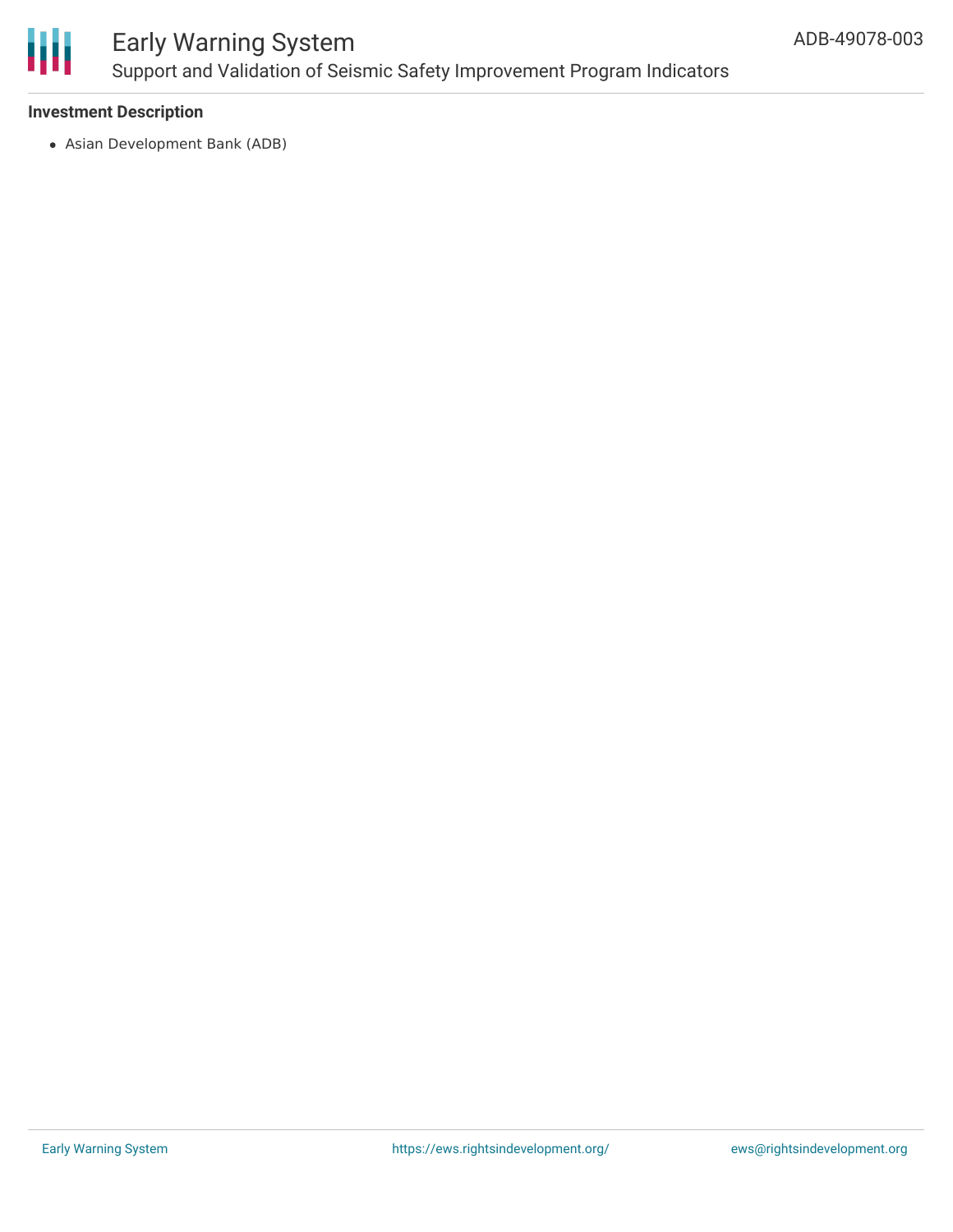

#### **Contact Information**

Ministry of Territorial Administration and Development Government House 3, Republic Square

#### **ACCOUNTABILITY MECHANISM OF ADB**

The Accountability Mechanism is an independent complaint mechanism and fact-finding body for people who believe they are likely to be, or have been, adversely affected by an Asian Development Bank-financed project. If you submit a complaint to the Accountability Mechanism, they may investigate to assess whether the Asian Development Bank is following its own policies and procedures for preventing harm to people or the environment. You can learn more about the Accountability Mechanism and how to file a complaint at: http://www.adb.org/site/accountability-mechanism/main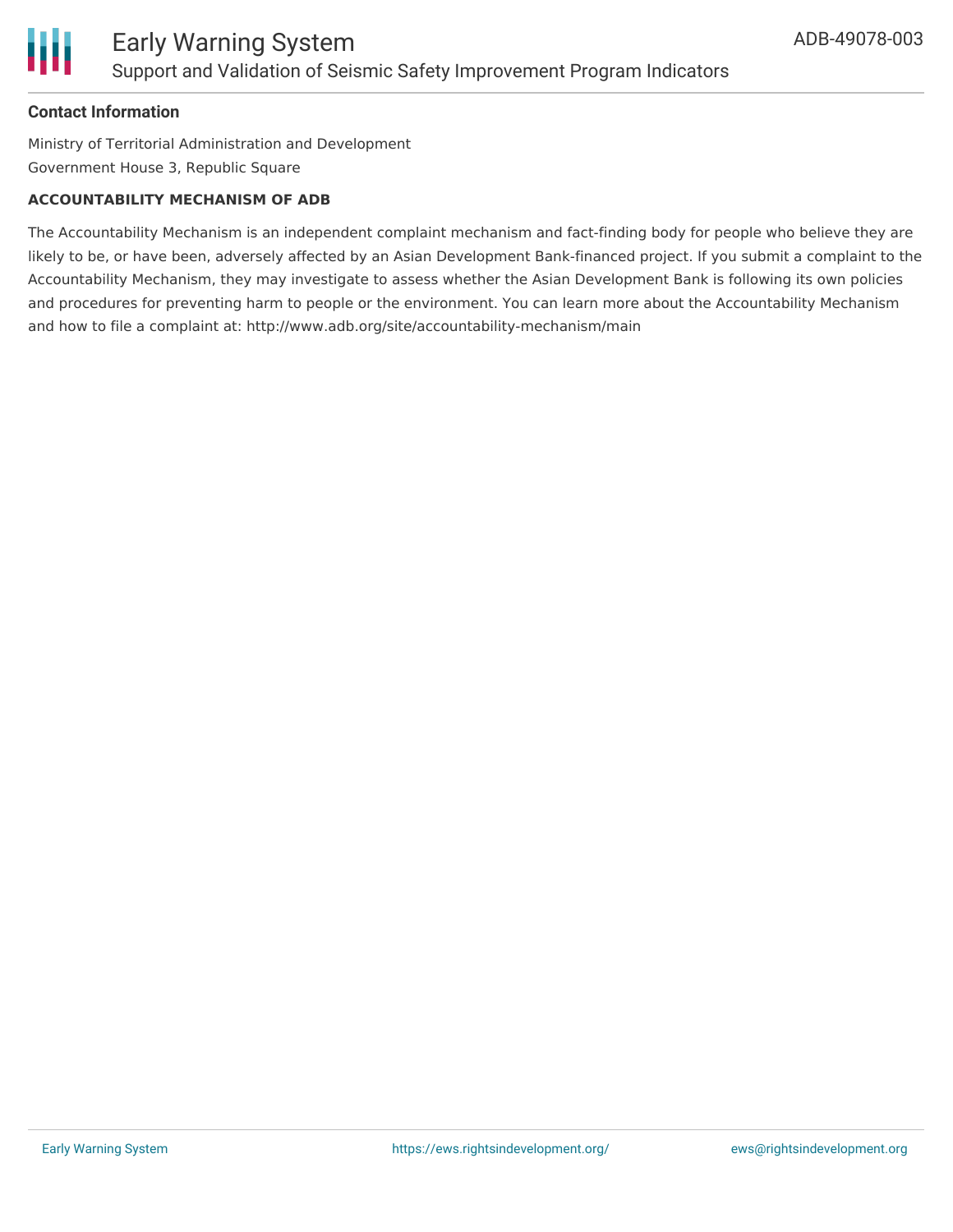

## Early Warning System

Support and Validation of Seismic Safety Improvement Program Indicators

#### **Bank Documents**

• Project [Disclosure](https://ewsdata.rightsindevelopment.org/files/documents/03/ADB-49078-003.pdf) PDF [\[Original](https://www.adb.org/printpdf/projects/49078-003/main) Source]